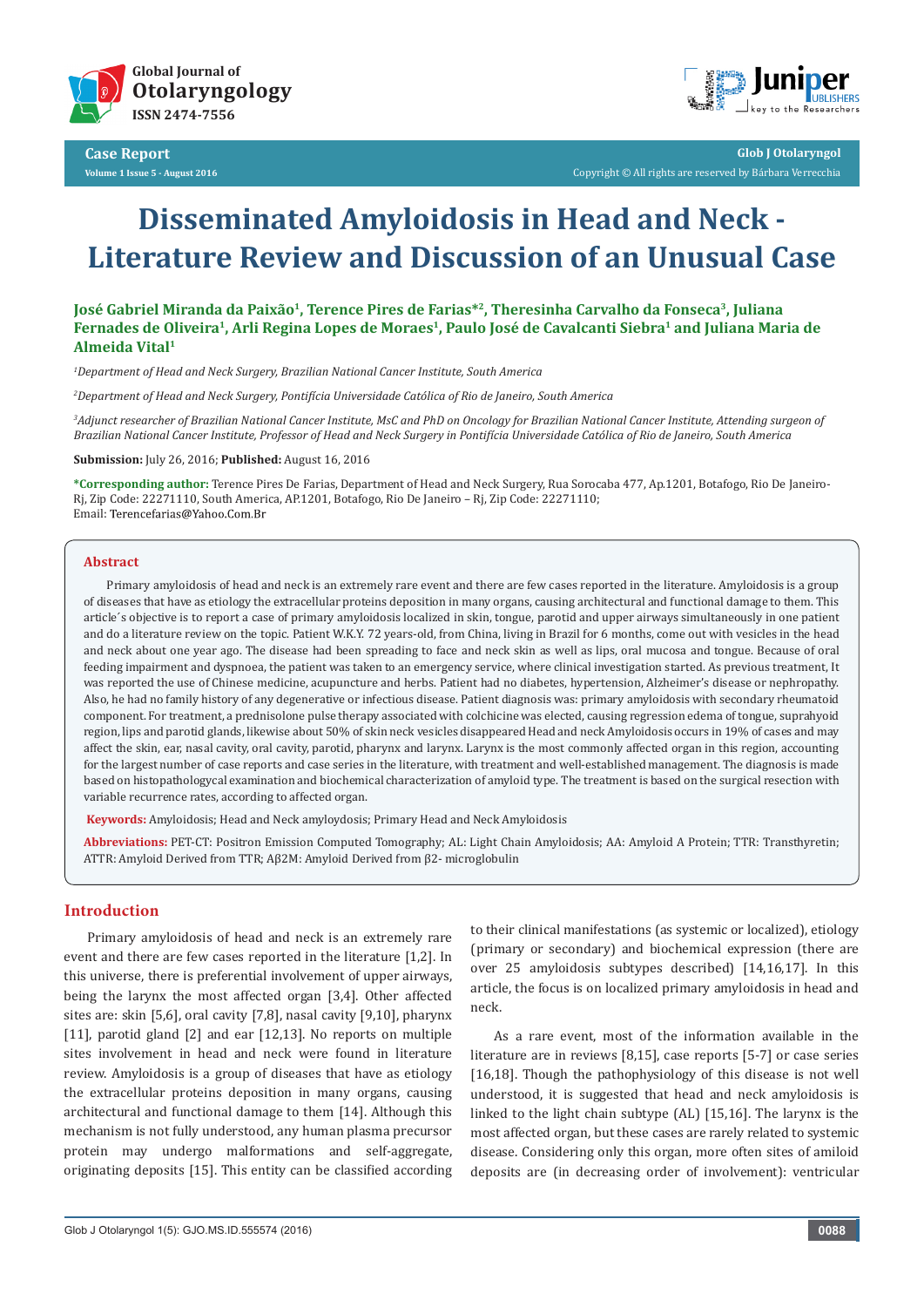fold, aryepiglottic fold and subglottis [19]. Tongue is also often affected, but is most related to systemic disease with associated renal and/or heart manifestations [8,20], therefore a secondary amyloidosis. Primary localized tongue amyloidosis is rare [15].

Given the rarity of these cases, recognition, understanding and propper evaluation are important to seek a better treatment. This article´s objective is to report a case of primary amyloidosis localized in skin, tongue, parotid and upper airways simultaneously in one patient and do a literature review on the topic.

# **Case Presentation**

W.K.Y. 72 years-old, from China, living in Brazil for 6 months, come out with vesicles in the head and neck about one year ago. The disease had been spreading to face and neck skin as well as lips, oral mucosa and tongue. Because of oral feeding impairment and dyspnoea, the patient was taken to an emergency service, where clinical investigation started. As previous treatment, It was reported the use of Chinese medicine, acupuncture and herbs. Patient had no diabetes, hypertension, Alzheimer's disease or nephropathy. Also, he had no family history of any degenerative or infectious disease. The only comorbidity found was rheumatoid arthritis clinically controlled with irregular medical treatment and alternative medicine, for about 10 years. Physical examination revealed: vesicles on the eyelids, facial skin, nose, upper lip, both ears and disseminated by neck skin. An edema affecting the whole oral tongue and its base, suprahyoid muscles, upper and lower lips mucosa. There was also billateral parotid enlargement, however no obvious tumors (Figures 1-4).



**Figure 1:** Vesicles in nose and eyelid.



**Figure 2:** Disseminated vesicles in skin, ear and parotid enlargement.



**Figure 3: Lip and tongue edema.** 



**Figure 4:** Disseminated skin vesicles and parotid enlargement.



**Figure 5:** Cutaneous lesion biopsy histopathology.



At initial evaluation, differential diagnosis suggested were: leprosy, tuberculosis, paracococidioidomycosis and HIV, as infectious processes; Amyloidosis and sarcoidosis, as deposit diseases; Neoplastic disease, as tongue squamous cell carcinoma associated with opportunistic infectious disease. Due to intense dyspnoea, an emergency procedure was performed: endotracheal bronchoscopy assisted intubation (in which lesions in the pharynx, larynx and thickening of tracheal mucosa were diagnosed, tissue sample and a bronchial lavage were collected) and tracheostomy.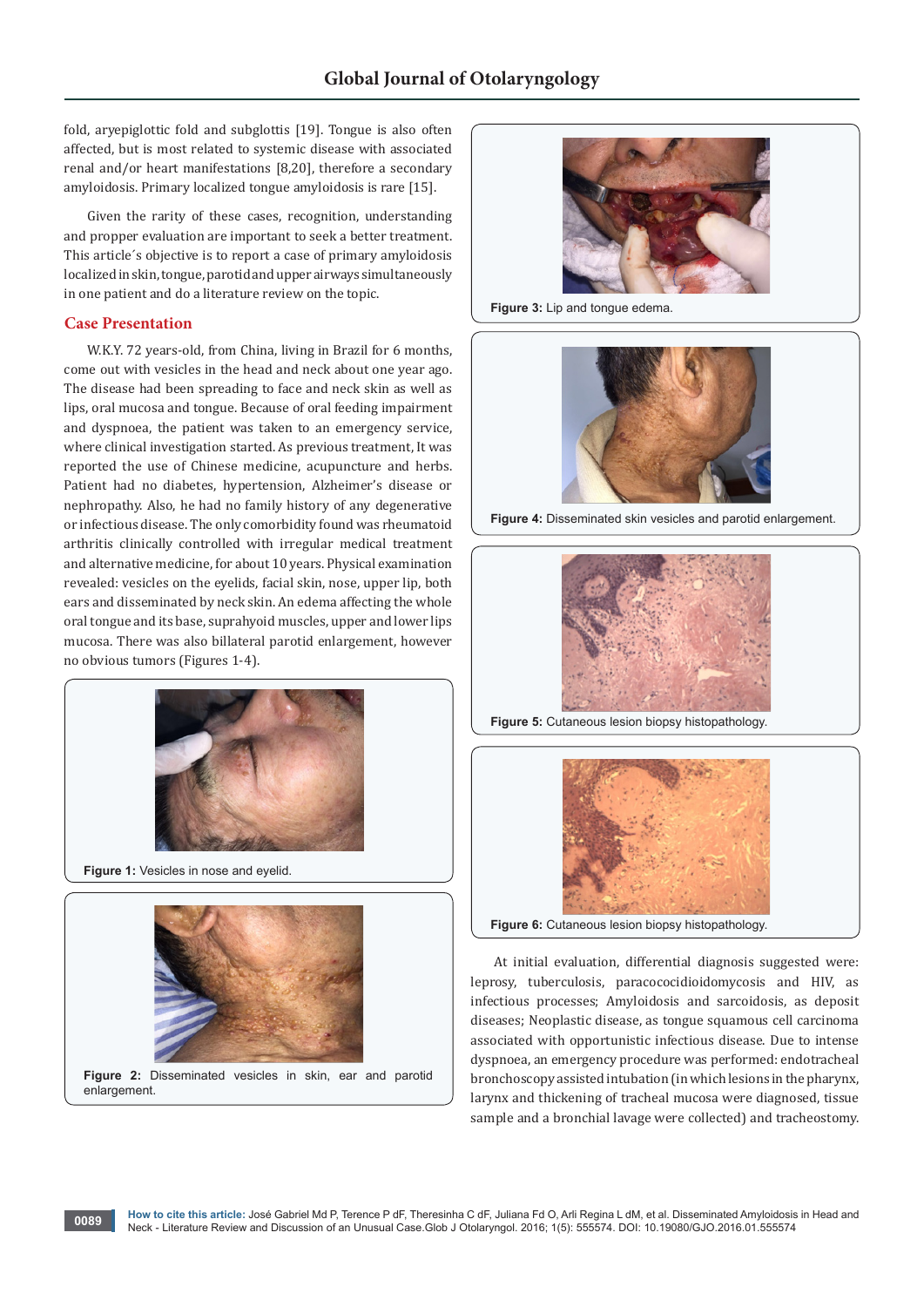A bilateral Superficial parotidectomy with conservation of both facial nerves, suprahyoid muscles and base of the tongue biopsies through a suprahyoid access, as well as oral tongue, lip mucosa and multiple skin biopsies. Also a nasogastric feeding tube was placed. The frozen section was not conclusive, but examination using the congo red stain was positive in all biopsied sites (Figures 5 & 6).

There was no signal of any amyloidosis foci in other body regions. Koch's bacillus, Paracoccidioidis brasiliensis, Hansen bacillus, various fungi, gram positive and negative bacteria, and anaerobes cultures were, all of them, negative. Also, *bronchial lavage* were sterile. The admissional chest x-ray showed discrete left pleural effusion (without identified germs) and laboratory tests had normal red blood cells count without coagulation disorders, biochemistry without alterations, C-reactive protein and erythrocyte sedimentation rate slightly elevated, normal urinalysis, negative urine cultures and negative blood dosage of heavy metals.

A PET-CT was performed to rule out a primary malignancy, which was negative. A myelogram and Bence Jones proteins dosage both negative, excluding multiple myeloma hypothesis. An echocardiogram showed no heart vegetations as well as the ejection fractions were compatible with age. Moreover, renal ultrasonography, creatinine clearance and 24-hour proteinuria were normal, showing no renal function impairment. Amyloid protein light chain Ig AL dosage in serum was positive. The AA amyloid and serum protein A were negative, the same happening with AI apolipoprotein and AII apolipoprotein, thus discarding familiar amyloidosis. Immunohistochemistry was not necessary to confirm histopathologycal diagnosis.

 There fore, patient diagnosis was: primary amyloidosis with secondary rheumatoid component. For treatment, a prednisolone pulse therapy associated with colchicine was elected, causing regression of edema in tongue, suprahyoid region, lips and parotid glands, likewise about 50% of skin neck vesicles disappeared. However, laryngeal and tracheal mucosa edema did not disappear, making decannulation impossible. Between emergency admission, hospital discharge and the last outpatient consultation, total treatment time was 45 days. Combination with melphalan and if necessary a plasmapheresis were being scheduled, but the patient preferred to return to China.

# **Discussion/Literature Review**

Extracellular insoluble proteins deposits was observed in 1842 by Rokitansky, however the term "amyloid" to describe this phenomenon was first applied by Virchow in 1851 [14] based on a term coined to name a normal constituent of vegetal cell [21,22]. Currently, amyloid refers to an extracellular deposition of various proteins that have different primary structures, but share similar characteristics such as (I) forms an amorphous hyaline material in light microscopy after haematoxylin-eosin staining, (II) orange-green birefringence in polarized light microscope after Congo Red staining and (III) amyloid fibrils composition [23-25].

Extracellular amyloid deposit in tissues as a result of a change in protein synthesis results in a condition called Amyloidosis [22]. Amyloidosis is a heterogeneous group of diseases characterized by fibrillar proteins deposition in tissue causing different clinical syndromes depending on the type of amyloid, location and amount of amyloid deposition [23]. Its etiology has a common route, in which precursor proteins become amyloid fibrils under various pathological molecular environments. Although the exact causes of these change are not fully understood [14,24], genesis of amyloid fibrils may be related to the inherent instability of a native protein, with the overproduction of a native protein or with the production of an abnormal protein, which generate proper conditions for misfolding [26].

The differentiation between primary and secondary amyloidosis, as well as its relationship with inflammatory, infectious diseases and multiple myeloma was made through analysis and comparison of case reports during early twentieth century [21], but the idea of one single amyloid substance was prevailing. In the 1970's, development of amyloid fibrils solubilizing methods made possible to understand that each type of amyloid contains a different form of amyloid fibrils derived from a specific precursor protein, which has little or no relationship between each other [26]. This fact contributed to constant revision and expansion of amyloid classification [27-31]. There are 31 types of proteins that have been classified as components of amyloid fibrils, but there are still some that are being biochemically characterized [14,22,24], for example the one that is common in parathyroid deposits [32]. There is some degree of confusion in the literature regarding nomenclature of amyloid fibrils and amyloidosis as disease. According to the last nomenclature guideline [22], amyloid protein is designated by the letter "A" which is followed by a suffix corresponding to the precursor protein, such as "L" for the light chains derived immunoglobulin. AL is the protein that causes the disease, whereas disease is AL amyloidosis which has different clinical manifestations according to the affected organ [22,33].

Clinically, amyloidosis is classified as localized or systemic and primary or secondary [14,16,17,33,34]. There are four major types of amyloidosis: AL, AA, ATTR, and Aβ2M. AL amyloidosis is the most common and can be primary / idiopathic or may be related to a low degree clonal proliferation, such as multiple myeloma. The light chains of kappa and lambda immunoglobulin are the precusors of this type of amyloid deposit and it has diverse clinical manifestations. The second most common is AA amyloidosis, which is related to infectious processes (such as tuberculosis and leprosy) and chronic inflammation (such as rheumatoid arthritis and inflammatory bowel disease). This is because its precursor protein is an acute phase protein serum amyloid A (SAA). As clinical manifestations several degrees of renal failure is observed in 90% of cases. The third most important type is the ATTR amyloidosis, and its precursor protein is transthyretin (TTR), which has about 100 described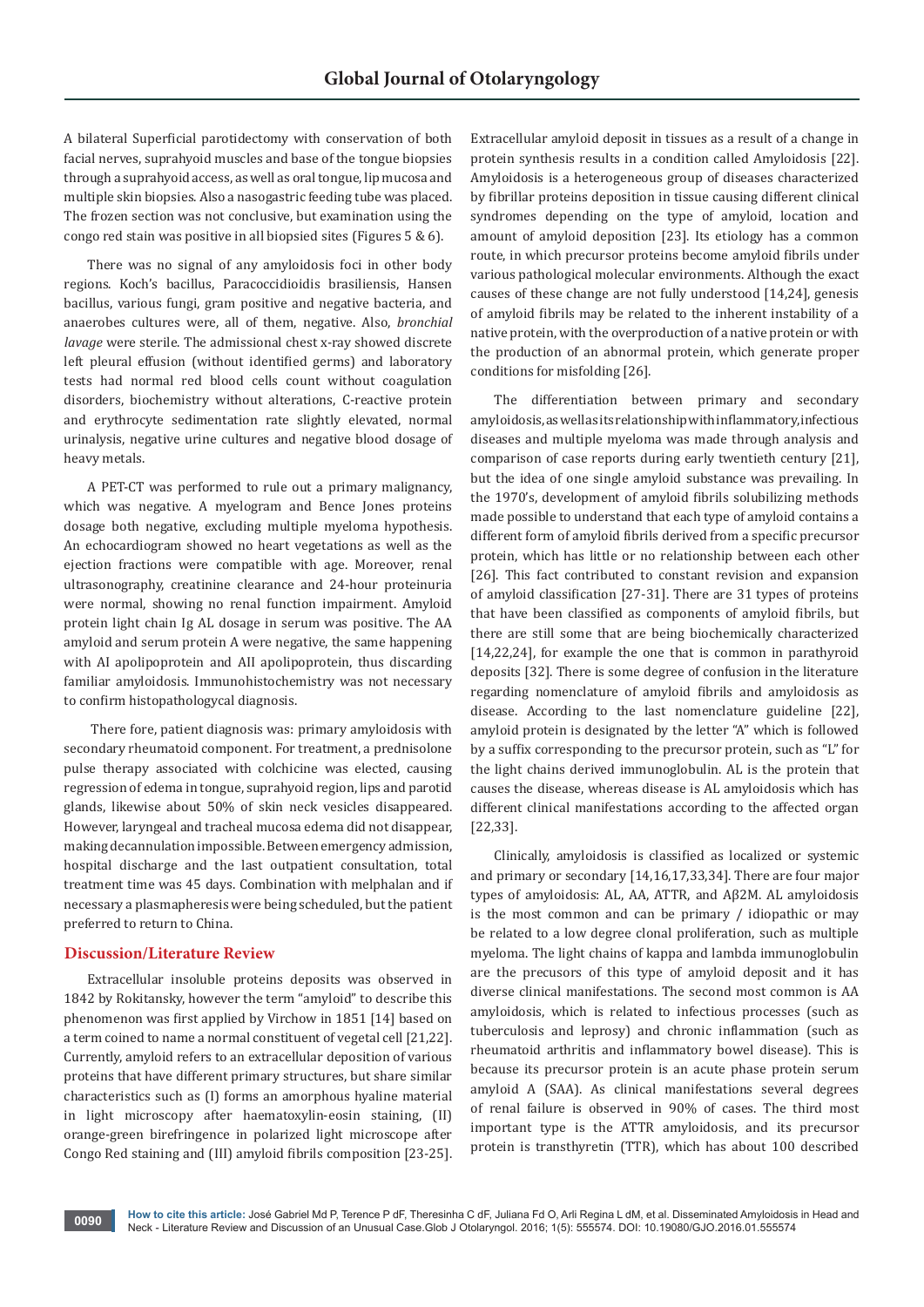mutations, among the most prevalent is TTR-Met30. There is a non-familiar form in which by an unknown mechanism wildtype TTR serve as amyloid precursor. In this type, predominant clinical manifestations are peripheral and autonomic neuropathy. The fourth type is the Aβ2M amyloidosis, caused by chronic high levels of β2-microglobulin in serum of end stage kidney disease patients. Because it is not properly removed from serum, it serves as amyloid precursor and deposits occurs predominantly in osteoarticular tissues, with carpal tunnel syndrome and shoulder pain among earliest symptoms, followed by periarticular cysts, pathological fractures and destructive spondyloarthropathy.

Very little information on Amyloidosis incidence and prevalence was lately published [33,35] and data from a classic study of the 1990's are still used as reference [36]. This is indicates how rare is this disease. Although such data was based on nomenclatures and classifications that are outdated and considering the changes in diagnostic criteria and methods since then, for the most common amyloidosis form Kyle et al. [36] are still reliable, mainly due to its judicious study method. In this study, it is estimated that AL amyloidosis incidence is 8.9 cases/ one million people a year, the mean age of incidence was 75 years, with male predominance and it was not related to occupation or socioeconomic status. In recent surveys [35,37], AL amyloidosis annual incidence was similar, as the number of women with AA amyloidosis are higher in comparison with AL amyloidosis due to higher proportion of women with underlying rheumatoid arthritis. There is also a higher prevalence of AA amyloidosis in developing countries because of higher prevalence of infectious diseases [33,35].

In the head and neck, amyloidosis occurs in 19% of cases [38] and can affect skin [5,6], oral cavity [7,8], nasal cavity [9,10,39], pharinx [11,40], parotid gland [2], ear [12,13] and larynx [3,4]. In the skin, it can be localized or a symptom of systemic form. Localized form is rare and there are dermatological subdivisions into three types. The nodular type (red-brownish nodules) affects generally face and ears and is related to AL amyloidosis [5,6,41]. In oral cavity, often the manifestation is part of the primary systemic form [15] with macroglossia and various degrees of functional impairment. Involvement of other oral cavity sites are sporadic [7,42] but may manifest itself in a spectrum ranging from lesions that mimic malign neoplasms [43], purpura [44] and even haemorrhagic diathesis [45].

In the nasal cavity and paranasal sinuses, there are about 15 reports of localized primary amyloidosis [46], all diagnosed and treated after exuberant clinical manifestations such as epistaxis, hearing loss and pain [9,10,15,47] and, as in the oral cavity, mimicking malignancy. In the pharynx, a recent study [48] showed that the involvement of this organ represents 6% of localized primary AL amyloidosis cases. There are 14 pharyngeal involvement reports in literature [11], most related to the Waldeyer´s ring and only three related to hypopharynx [11,15]. Regarding Parotid only two cases were found in literature

review [2,49]. Moreover, ear amyloidosis case reports [12,13,50] emphasize that ear involvement relates to localized form, it´s usually associated with lower morbidity and, most of times, there is possibility of clinical treatment.

Larynx is the most affected organ in head and neck localized amyloidosis [3,4,11,15,18,51,52]. Initially described in nineteenth century [53], there are a large number of laryngeal amyloidosis case reports and case series in literature. Unlike involvement in the oral cavity, laryngeal involvement is rarely associated with systemic form and familial AApoAI amyloidosis and is often related to localize AL amyloidosis [53-55]. The main symptom is hoarseness [15,51,53,56], there may be cough, hemoptysis and foreign body sensation [57], depending on lesions location and distribution pattern (if they are diffuse or a single tumor) [58]. The most commonly affected site within the larynx are the false vocal folds [3,4,15,52,56,57,59] and there is a report of patients with concurrent tracheal involvement [60]. There is no relationship with smoking, drinking, vocal abuse or recurrent infections, and etiology may be related to several unusual changes in aminoacid chains that generates local plasma cells dysfunction and the production of structurally abnormal immunoglobulins that become amyloidogenic substract [59,54]. The treatment of choice is endoscopic resection [15,54,57,58], requiring follow-up due to high rates of local recurrence. There are reports of other treatments modalities or multimodal treatments [58,59], however none have shown better local control then the gold standard.

There is no description in the literature of multiple sites in the head and neck as in the present case. The patient had lesions in cervical and face skin, ear, both parotid glands, oral cavity, pharynx, larynx and trachea, with positive histopathologically for all this sites. After proper screening has been excluded systemic disease and any underlying infection, prevailing diagnosis of localized primary AL amyloidosis involving multiple sites in the head and neck.

The specificity and sensitivity of histopathological diagnosis depends on the pathologist's experience, quality of material used for preparation and the amount of material available for analysis [61], so false-positives or false-negatives are common. Using Congo red staining and electron microscopy can increase method´s sensitivity [61,62]. According to the latest amyloidosis diagnosis guideline, it is diagnosed by specimen histopathological examination, wich has to be Congo red positive and present an apple-green birefringence under polarized light [63]. In this case, diagnosis was given by an experienced pathologist in the area and carefully respecting these histopathological criteria. After histopathological diagnosis with Congo red, must be: (I) investigated existence of underlying neoplastic, infectious or inflammatory processes; (II) set the type of amyloid deposit; and (III) evaluated other organs involvement [61]. In the screening for underlying processes, in our case we find history of Rheumatoid Arthritis clinically controlled and presence of light chains AL Ig proteins. All amyloid disease need to have its amyloid type defined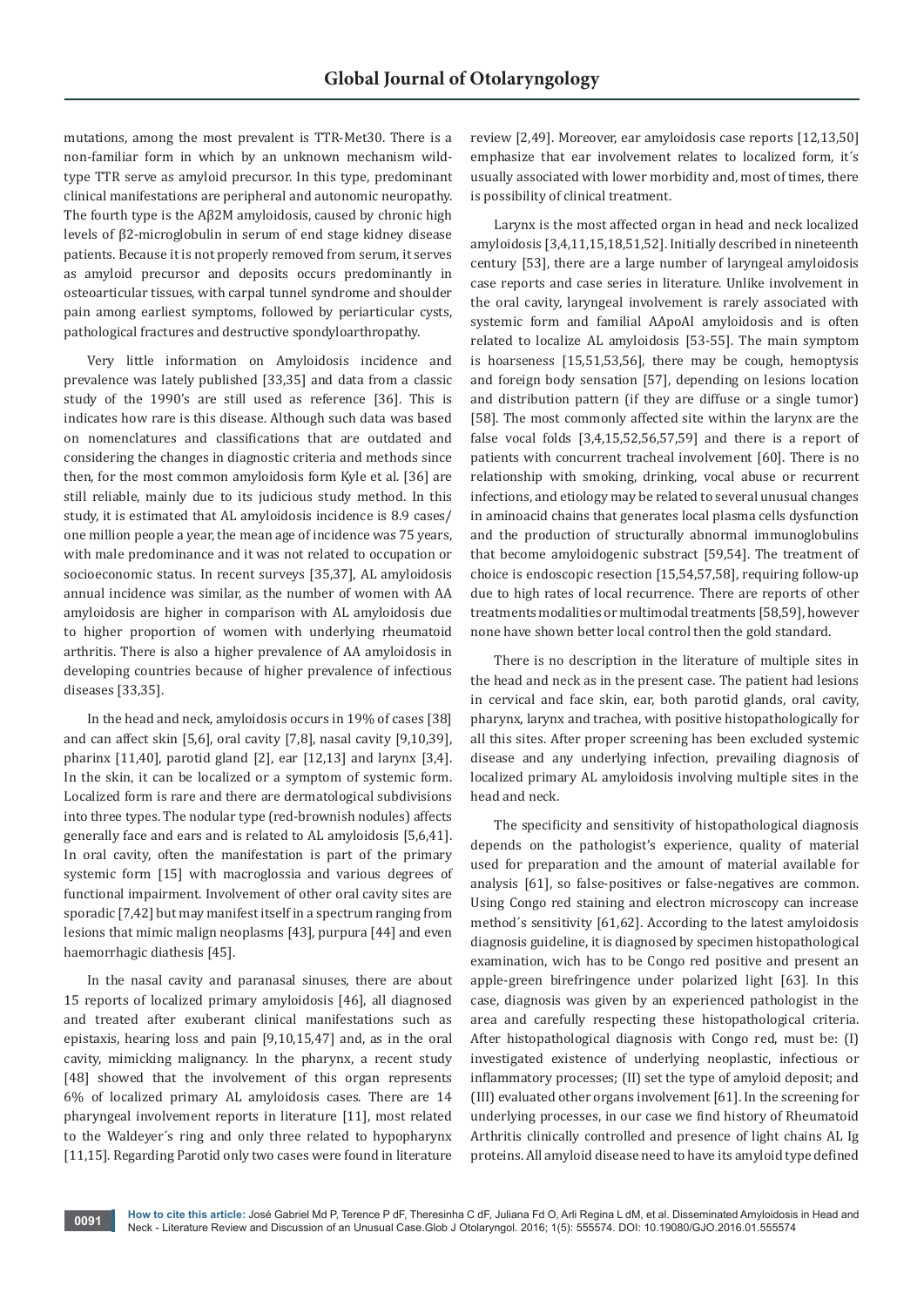as this will be important to define treatment [64], so we chose to research prescursors proteins of the two most common groups of amyloidosis as well as other previously discussed familiar forms [55]. Immunohistochemistry, although a rising auxilliary method for subtyping amyloidosis, was not necessary in this case.

The relation between amyloidosis and rheumatoid arthritis is already long-known [65-69]. However only AA amyloidosis is described as a severe complication of this disease, there is no description associating it with localized AL amyloidosis, only sporadic cases of articular symptoms that do not close diagnostic for rheumatoid arthritis following paraneoplastic AL amyloidosis [70]. In our case, there was a arthropathy history of about 10 years with good symptom control through acupuncture and use of Chinese medicine. It was not filled the classical rheumatoid arthritis diagnoses criteria during the patient follow-up, and there was no medical record of previous monitoring that could not prove this diagnosis, nor performed imaging (PET-CT) demonstrated amyloid deposits in joints, leading to the judgement that the presented polyarthropathy may be secondary to amyloidosis and not otherwise. The onset of joint symptoms before amyloid deposits manifestations could be related to presence of monoclonal protein in serum years before the first amyloidosis symptoms [71].

The evaluation of other organs involvement has to be omnibus so that an appropriate treatment and prognosis estimate can be settled down. In this case the patient had no clinical or laboratory signs of renal dysfunction, 24-hours proteinuria and creatinin clearance were normal. Cardiac function was investigated according to 2005's guideline suggested protocol [63], thus an electrocardiogram and an echocardiogram were performed, both normal for age group, showing no cardiac deposits, vegetation or dysfunction, excluding cardiac involvement. Liver and gastrointestinal involvement in this case can be excluded by the absence of signs and symptoms such as hepatomegaly, intestinal dysmotility, weight loss and normal alkaline phosphatase. Moreover PET-CT showed no hepatic or splenic deposits, common involvements that are clinically irrelevant at early stages [61]. Similarly, nervous system involvement (peripheral and autonomic) can be ruled out based on clinical history, so an electromyography and specialized neurological examinations were unnecessary.

Concerning the left pleural effusion a pleural biopsy could be performed. Because lung involvement can occur in two ways: Nodular (considered a localized form [72]) and interstitial diffuse (systemic disease manifestation [63]). A thoracoscopy with positive pleural biopsy for amyloidosis could set another rare site involvement in the same patient [73,74], but considering negative PET-CT and an innocent pleural fluid examination, the involvement of this site can be safely excluded without an invasive procedure. There was no possibility of multiple myeloma since the patient did not have any event defining myeloma [75,76] as bone lesions and renal failure, or 10% or more of neoplastic clone

in myelogram. Urine dosage of Bence - Jones protein was also negative. Adding to it, possibility of familial form was cleared by clinical history and dosage of AI and AII Apolipoprotein related to hereditary amyloidosis [55]. Therefore, diagnosis of this case was defined as primary, since there was no chronic inflammatory condition, infectious disease, underlying neoplastic process, nor other organ involvement, except in head and neck region.

There was a long-term peripheral joint disease associated, but without fulfill criteria for rheumatoid arthritis. Amyloid deposition derived from light chain immunoglobulins, so the final diagnosis was localized primary AL amyloidosis in head and neck with asocciated rheumatoid component, setting a case not reported before in the literature. Initial treatment used for head and neck amyloidosis is primary lesion surgical resection with variable recurrence rates according to affected subsite [16,50,54], so outpatient follow-up should be *ad eternum*. In the case presented, considering multiple affected sites and the diffuse lesions, complete resection was not feasible, restricting surgical treatment to tracheostomy, for management of obstructive dyspnoea, bilateral superficial parotidectomy and oropharynx, oral cavity and neck skin biopsies for diagnostic purposes. After setting diagnosis, the great disease volume demanded a decrement in pathological deposited light chains, thus systemic AL amyloidosis clinical treatment was elected for the case.

Pulse therapy was started with prednisone and colchicine treatment that was inferior to Melphalan + prednisone in clinical randomized trials [71,77]. As there was a partial response to initial treatment, introduction of Melphalan and a plasmapheresis was scheduled in order to intensify response and as attempt to fully recover involved organs; however there was treatment discontinuation, because patient decided to return to his country. As a rare condition in the spectrum of a disease that is also rare, it is impossible conclude something about its treatment. The proper treatment of primary AL amyloidosis is in constant updating with use of several new drugs [33,71,77]. The AL amyloidosis has excellent prognosis, especially if there is no associated clinical syndrome as congestive heart failure and multiple myeloma [48]. Neverthless, in this case, it is noted significant morbidity, even after medical treatment, partial regression of cutaneous lesions and impossibility of decannulation, as well as need for further treatment and greater risk of adverse effects such as febrile leukopenia and myelodysplasia. As there was treatment discontinuation this patient has a very poor prognosis when it comes to disease progression and survival.

# **Conclusion**

Amyloidosis is a hetereogeneous group of diseases characterized by deposits of amyloid fibrils in various tissues causing functional and anatomical damage. It is classified according to deposit protein type, affected location and clinical manifestations. Among amyloidosis types, the most clinically importants are: AL amyloidosis, AA Amyloidosis, ATTR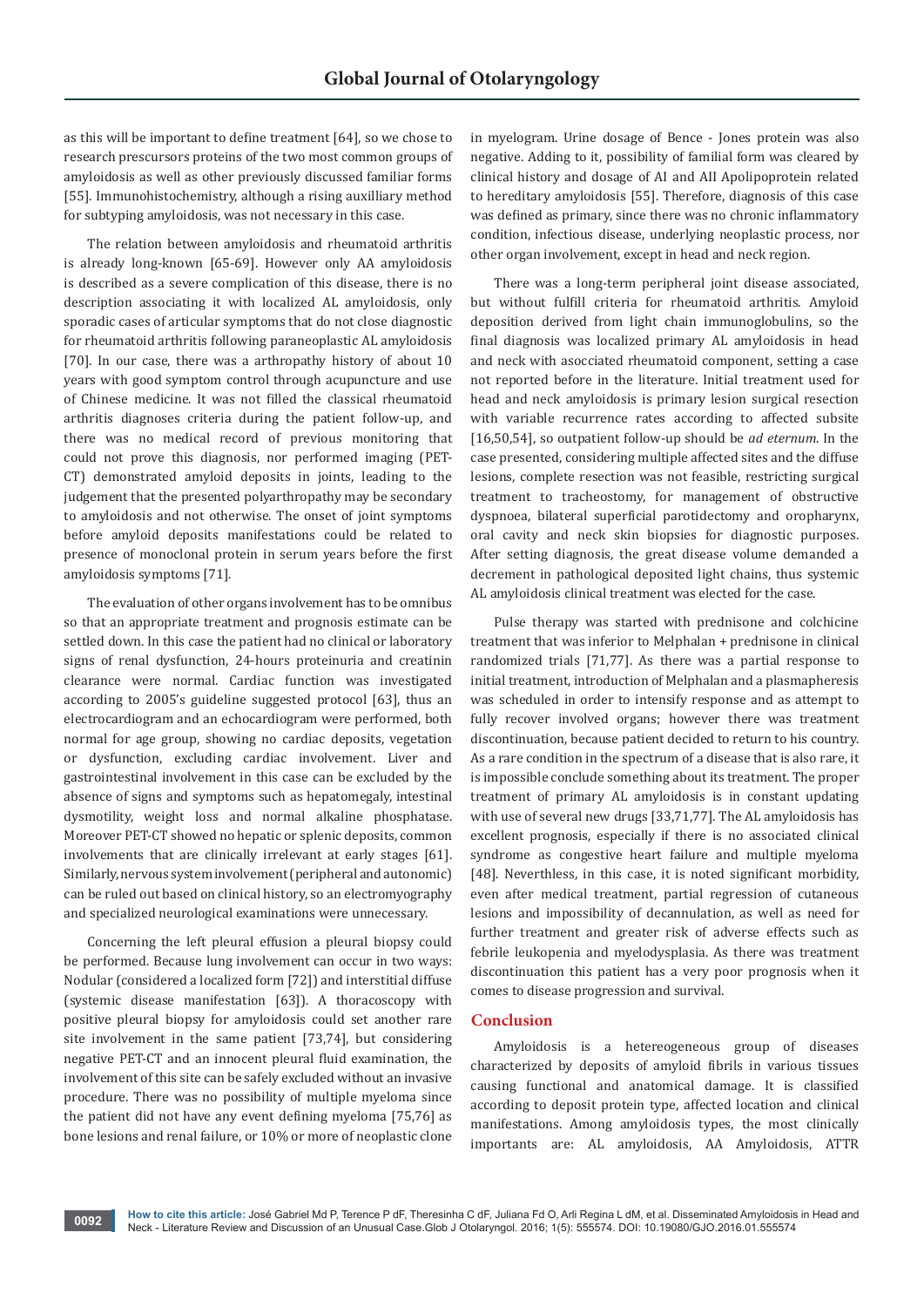Amyloidosis and Aβ2M amyloidosis. Head and neck amyloidosis occurs in 19% of cases and may affect the skin, ear, nasal cavity, oral cavity, parotid, pharynx and larynx. Larynx is the most commonly affected organ in this region, accounting for the largest number of case reports and case series in the literature, with treatment and well-established management. The diagnosis is made based on histopathologycal examination and biochemical characterization of amyloid type. The treatment is based on the surgical resection with variable recurrence rates, according to affected organ, and clinical treatment is reserved for cases of systemic disease or advanced local disease control. Considering the case presented, there is no similar report in literature. We described a case of localized primary AL amyloidosis at multiple sites in head and neck, showing exuberant cervical/face skin, ear, oral cavity, pharynx and larynx histopathollogically proven involvement, and partial response to chemotherapy.

#### **Declarations**

**Consent to participate:** not applicable

**Consent for publication:** Written informed consent was obtained from the patient for publication of this case report and any accompanying images.

**Availability of data and material:** not applicable.

**Competing interests:** the authors declare they have no competing interests.

**Funding:** There was no funding during article preparation.

#### **Authors' contributions**

JGMP was responsible for reviewing the amyloidosis classification and wrote the article. JFO, ARLM, PJCS and JMAV were involved in the review of amyloidosis in head and neck. TPF was involved indrafting the case presentation. TCF was involved in histopathological details of diagnosis. All authors read and approved the final manuscript.

#### **References**

- 1. [Lang SM, Täuscher D, Füller J, Müller AH, Schiffl H \(2015\) Multifocal](http://www.ncbi.nlm.nih.gov/pubmed/26236619)  [primary amyloidosis of the airways: Case report and review of the](http://www.ncbi.nlm.nih.gov/pubmed/26236619)  [literature. Respir Med Case Rep 15: 115-117.](http://www.ncbi.nlm.nih.gov/pubmed/26236619)
- 2. [Nandapalan V, Jones TM, Morar P, Clark AH, Jones AS \(1998\) Localized](http://www.ncbi.nlm.nih.gov/pubmed/9464956)  [amyloidosis of the parotid gland: a case report and review of the](http://www.ncbi.nlm.nih.gov/pubmed/9464956)  [localized amyloidosis of the head and neck. Head Neck 20\(1\): 73-78.](http://www.ncbi.nlm.nih.gov/pubmed/9464956)
- 3. [Caporrino Neto J, Alves NS, Gondra Lde A \(2015\) Laryngeal amyloidosis](http://www.ncbi.nlm.nih.gov/pubmed/25731952)  [presenting as false vocal fold bulging: clinical and therapeutic aspects.](http://www.ncbi.nlm.nih.gov/pubmed/25731952)  [Braz J Otorhinolaryngol 81\(2\): 219-221.](http://www.ncbi.nlm.nih.gov/pubmed/25731952)
- 4. [Kennedy TL, Patel NM \(2000\) Surgical management of localized](http://www.ncbi.nlm.nih.gov/pubmed/10852504)  [amyloidosis. Laryngoscope 110\(6\): 918-923.](http://www.ncbi.nlm.nih.gov/pubmed/10852504)
- 5. [Schipper CR, Cornelissen AJM, Welters CFM, Hoogbergen MM \(2015\)](http://www.sciencedirect.com/science/article/pii/S2352587815000406)  [Treatment of rare nodular amyloidosis on the nose: A case report.](http://www.sciencedirect.com/science/article/pii/S2352587815000406)  [JPRAS Open 6: 25-30.](http://www.sciencedirect.com/science/article/pii/S2352587815000406)
- 6. [Gérard E, Ly S, Cogrel O, Pham-Ledard A, Fauconneau A, et al. \(2016\)](http://www.ncbi.nlm.nih.gov/pubmed/26724842)  [Primary localized cutaneous nodular amyloidosis: A diagnostic and](http://www.ncbi.nlm.nih.gov/pubmed/26724842)  [therapeutic challenge. Ann Dermatol Venereol 143\(2\): 134-138.](http://www.ncbi.nlm.nih.gov/pubmed/26724842)
- 7. [Pentenero M, Bonino LD, Tomasini C, Conrotto D, Gandolfo S \(2006\)](http://www.ncbi.nlm.nih.gov/pubmed/16690500)  [Localized oral amyloidosis of the palate. Amyloid 13\(1\): 42-46.](http://www.ncbi.nlm.nih.gov/pubmed/16690500)
- 8. [Angiero F, Seramondi R, Magistro S, Crippa R, Benedicenti S, et al.](http://www.ncbi.nlm.nih.gov/pubmed/20683047)  [\(2010\) Amyloid deposition in the tongue: clinical and histopathological](http://www.ncbi.nlm.nih.gov/pubmed/20683047)  [profile. Anticancer Res 30\(7\): 3009-3014.](http://www.ncbi.nlm.nih.gov/pubmed/20683047)
- 9. [Nakayama T, Otori N, Komori M, Takayanagi H, Moriyama H \(2012\)](http://www.ncbi.nlm.nih.gov/pubmed/21571465)  [Primary localized amyloidosis of the nose. Auris Nasus Larynx 39\(1\):](http://www.ncbi.nlm.nih.gov/pubmed/21571465)  [107-109.](http://www.ncbi.nlm.nih.gov/pubmed/21571465)
- 10. [Kumar B, Pant B, Kumar V, Negi M \(2016\) Sinonasal Globular](http://www.ncbi.nlm.nih.gov/pubmed/26780770)  [Amyloidosis Simulating Malignancy: A Rare Presentation. Head Neck](http://www.ncbi.nlm.nih.gov/pubmed/26780770)  [Pathol 10\(3\): 379-383.](http://www.ncbi.nlm.nih.gov/pubmed/26780770)
- 11. [Hammami B, Mnejja M, Kallel S, Bouguecha L, Chakroun A, et al. \(2010\)](http://www.ncbi.nlm.nih.gov/pubmed/20822762)  [Hypopharyngeal amyloidosis: A case report. Eur Ann Otorhinolaryngol](http://www.ncbi.nlm.nih.gov/pubmed/20822762)  [Head Neck Dis 127\(2\): 83-85.](http://www.ncbi.nlm.nih.gov/pubmed/20822762)
- 12. [Domingos C R, Sousa RF, Becker HMG, Crosara PFTB, Guimarães RES](http://www.scielo.br/scielo.php?script=sci_arttext&pid=S1808-86942013000100020&lng=en&nrm=iso&tlng=en)  [\(2013\) Ear injury as the only manifestation of amyloidosis. Brazilian](http://www.scielo.br/scielo.php?script=sci_arttext&pid=S1808-86942013000100020&lng=en&nrm=iso&tlng=en)  [journal of otorhinolaryngology 79\(1\): 119.](http://www.scielo.br/scielo.php?script=sci_arttext&pid=S1808-86942013000100020&lng=en&nrm=iso&tlng=en)
- 13. [Wasano K, Saito H, Kanzaki S, Ogawa K \(2014\) Keratinic amyloidosis of](http://www.ncbi.nlm.nih.gov/pubmed/23706305)  [the external auditory canal. Auris Nasus Larynx 41\(1\): 97-100.](http://www.ncbi.nlm.nih.gov/pubmed/23706305)
- 14. [Pietruszewska W, Wągrowska-Danilewicz M, Klatka J \(2014\)](http://www.termedia.pl/Journal/-19/Streszczenie-21875)  [Amyloidosis of the head and neck: a clinicopathological study of cases](http://www.termedia.pl/Journal/-19/Streszczenie-21875)  [with long-term follow-up. Archives of medical science: AMS 10\(4\):](http://www.termedia.pl/Journal/-19/Streszczenie-21875)  [846-852.](http://www.termedia.pl/Journal/-19/Streszczenie-21875)
- 15. [Jacques TA, Giddings CEB, Hawkins PN, Stearns MP \(2013\) Head and](http://www.theotorhinolaryngologist.co.uk/new/images/pdf/v6_n1/Head%20and%20neck%20manifestations%20of%20amyloidosis.pdf)  [neck manifestations of amyloidosis. The Otorhinolaryngologist 6\(1\):](http://www.theotorhinolaryngologist.co.uk/new/images/pdf/v6_n1/Head%20and%20neck%20manifestations%20of%20amyloidosis.pdf)  [35-40.](http://www.theotorhinolaryngologist.co.uk/new/images/pdf/v6_n1/Head%20and%20neck%20manifestations%20of%20amyloidosis.pdf)
- 16. [Kaltoft B, Schmidt G, Lauritzen AF, Gimsing P \(2013\) Primary localised](http://www.ncbi.nlm.nih.gov/pubmed/24192243)  [cutaneous Amyloidosis-systematic review. Dan Med J 60\(11\): 1-4.](http://www.ncbi.nlm.nih.gov/pubmed/24192243)
- 17. [Cengiz Mİ, Wang HL, Yıldız L \(2010\) Oral involvement in a case of AA](http://www.ncbi.nlm.nih.gov/pmc/articles/PMC2911467/)  [amyloidosis: a case report. Journal of medical case reports 4\(1\): 200.](http://www.ncbi.nlm.nih.gov/pmc/articles/PMC2911467/)
- 18. [Gouvêa AF, Ribeiro ACP, León JE, Carlos R, de Almeida OP, et al.](http://www.ncbi.nlm.nih.gov/pubmed/21883489)  [\(2012\) Head and neck amyloidosis: clinicopathological features and](http://www.ncbi.nlm.nih.gov/pubmed/21883489)  [immunohistochemical analysis of 14 cases. J Oral Pathol Med 41\(2\):](http://www.ncbi.nlm.nih.gov/pubmed/21883489)  [178-185.](http://www.ncbi.nlm.nih.gov/pubmed/21883489)
- 19. [O'Reilly A, D'Souza A, Lust J, Price D \(2013\) Localized Tongue](http://www.ncbi.nlm.nih.gov/pubmed/23715681)  [Amyloidosis A Single Institutional Case Series. Otolaryngol Head Neck](http://www.ncbi.nlm.nih.gov/pubmed/23715681)  [Surg 149\(2\): 240-244.](http://www.ncbi.nlm.nih.gov/pubmed/23715681)
- 20. [Maria Inês Silva, Hugo Rodrigues, Sara Tavares, Carla André, Maria](http://www.journalsporl.com/index.php/sporl/article/viewFile/94/94)  [Helena Rosa, et al. \(2012\) Duas formas de apresentação da amiloidose](http://www.journalsporl.com/index.php/sporl/article/viewFile/94/94)  [em ORL. Revista Portuguesa de Otorrinolaringologia e Cirurgia](http://www.journalsporl.com/index.php/sporl/article/viewFile/94/94)  [Cérvico-Facial 50\(2\): 159-164.](http://www.journalsporl.com/index.php/sporl/article/viewFile/94/94)
- 21. [Kyle KA, Bayed KD \(1975\). Amyloidosis: review of 236 cases. Medicine](http://www.ncbi.nlm.nih.gov/pubmed/1152671)  [\(Baltimore\) 54\(4\): 271-299.](http://www.ncbi.nlm.nih.gov/pubmed/1152671)
- 22. [Sipe JD, Benson MD, Buxbaum JN, Ikeda SI, Merlini G, et al. \(2014\)](http://www.ncbi.nlm.nih.gov/pubmed/25263598)  [Nomenclature 2014: amyloid fibril proteins and clinical classification](http://www.ncbi.nlm.nih.gov/pubmed/25263598)  [of the amyloidosis. Amyloid 21\(4\): 221-224.](http://www.ncbi.nlm.nih.gov/pubmed/25263598)
- 23. [Takahashi N, Glockner J, Howe BM, Hartman RP, Kawashima A \(2016\)](http://www.ncbi.nlm.nih.gov/pubmed/27153791)  [Taxonomy and Imaging Manifestations of Systemic Amyloidosis. Radiol](http://www.ncbi.nlm.nih.gov/pubmed/27153791)  [Clin North Am 54\(3\): 597-612.](http://www.ncbi.nlm.nih.gov/pubmed/27153791)
- 24. [Naiki H, Okoshi T, Ozawa D, Yamaguchi I, Hasegawa K \(2016\) Molecular](http://www.ncbi.nlm.nih.gov/pubmed/26969800)  pathogenesis of human amyloidosis: Lessons from  $\beta_2$ -microglobulin[related amyloidosis. Pathol Int 66\(4\): 193-201.](http://www.ncbi.nlm.nih.gov/pubmed/26969800)
- 25. [Westermark P \(2005\) Aspects on human amyloid forms and their fibril](http://www.ncbi.nlm.nih.gov/pubmed/16302959)  [polypeptides. FEBS J 272\(23\): 5942-5949.](http://www.ncbi.nlm.nih.gov/pubmed/16302959)
- 26. [Pepys-Vered ME, Pepys MB \(2014\) Targeted treatment for amyloidosis.](http://www.ima.org.il/imaj/ViewArticle.aspx?aId=3409)  [The Israel Medical Association journal: IMAJ 16\(5\): 277.](http://www.ima.org.il/imaj/ViewArticle.aspx?aId=3409)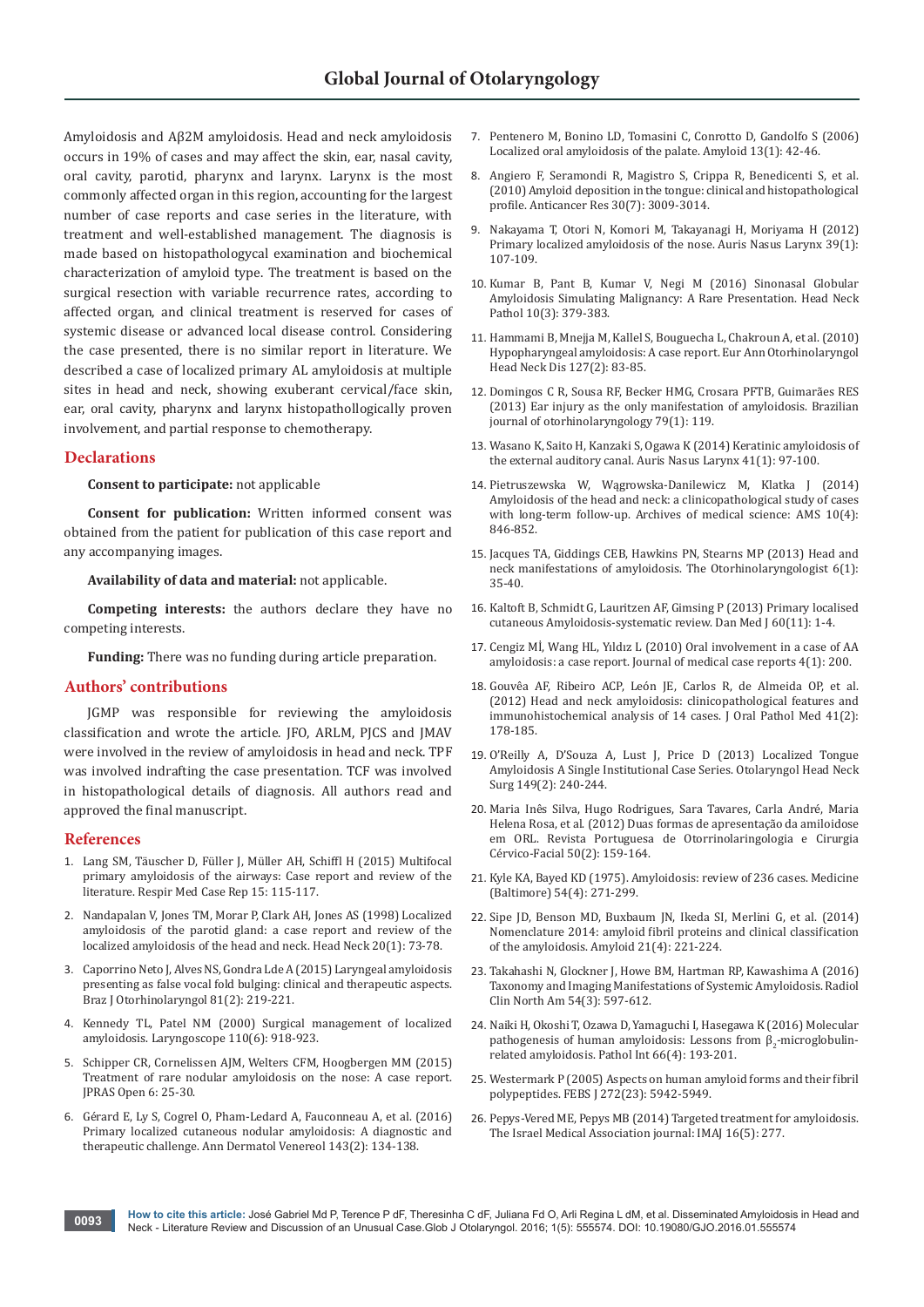- 27. [Aly PDDF, Braun HJ, Missmahl HP \(1969\) 12/Amyloid involvement and](http://link.springer.com/book/10.1007/978-3-642-49733-9)  [monoclonal immunoglobulins. In: Westphal O, Bock HE, Grundmann](http://link.springer.com/book/10.1007/978-3-642-49733-9)  [E, Current Problems in Immunology, Springer Berlin Heidelberg, New](http://link.springer.com/book/10.1007/978-3-642-49733-9)  [York, USA, pp. 295-301.](http://link.springer.com/book/10.1007/978-3-642-49733-9)
- 28. [Isobe T, Osserman EF \(1974\) Patterns of amyloidosis and their](http://www.ncbi.nlm.nih.gov/pubmed/4204196)  [association with plasma-cell dyscrasia, monoclonal immunoglobulins](http://www.ncbi.nlm.nih.gov/pubmed/4204196)  [and Bence-Jones proteins. N Engl J Med 290\(9\): 473-477.](http://www.ncbi.nlm.nih.gov/pubmed/4204196)
- 29. Missmahl HP (1968) Reticulin and collagen as important factors for the localization of amyloid. The use of polarization microscopy as a tool in the detection of the composition of amyloid. Symposium on Amyloidosis, Excerpta Medica Foundation, Amsterdam.
- 30. [Husby G, Sletten K \(1986\) Chemical and clinical classification of](http://www.ncbi.nlm.nih.gov/pubmed/3082001)  [amyloidosis 1985. Scand J Immunol 23\(3\): 253-265.](http://www.ncbi.nlm.nih.gov/pubmed/3082001)
- 31. [Linke RP, Oos R, Wiegel NM, Nathrath WB \(2006\) Classification](http://www.ncbi.nlm.nih.gov/pubmed/16790262)  misdiagnosing by way [immunohistochemistry and how to prevent it. Acta Histochem 108\(3\):](http://www.ncbi.nlm.nih.gov/pubmed/16790262)  [197-208.](http://www.ncbi.nlm.nih.gov/pubmed/16790262)
- 32. [Gopalswamy M, Kumar A, Adler J, Baumann M, Henze M, et al.](http://www.ncbi.nlm.nih.gov/pubmed/25554227)  [\(2015\) Structural characterization of amyloid fibrils from the human](http://www.ncbi.nlm.nih.gov/pubmed/25554227)  [parathyroid hormone. Biochimica Biophys Acta 1854\(4\): 249-257.](http://www.ncbi.nlm.nih.gov/pubmed/25554227)
- 33. [Hazenberg BP \(2013\) Amyloidosis: a clinical overview. Rheum Dis Clin](http://www.ncbi.nlm.nih.gov/pubmed/23597967)  [North Am 39\(2\): 323-345.](http://www.ncbi.nlm.nih.gov/pubmed/23597967)
- 34. [Babburi S, B R, Rv S, V A, Srivastava G \(2013\) Amyloidosis of the](http://www.ncbi.nlm.nih.gov/pubmed/24551740)  [tongue-report of a rare case. J Clin Diagn Res \(12\): 3094-3095.](http://www.ncbi.nlm.nih.gov/pubmed/24551740)
- 35. [Hemminki K, Li X, Försti A, Sundquist J, Sundquist K \(2012\) Incidence](http://www.ncbi.nlm.nih.gov/pubmed/23148499)  [and survival in non-hereditary amyloidosis in Sweden. BMC Public](http://www.ncbi.nlm.nih.gov/pubmed/23148499)  [Health 12\(1\): 974.](http://www.ncbi.nlm.nih.gov/pubmed/23148499)
- 36. [Kyle RA, Linos A, Beard CM, Linke RP, Gertz MA, et al. \(1992\) Incidence](http://www.ncbi.nlm.nih.gov/pubmed/1558973)  [and natural history of primary systemic amyloidosis in Olmsted](http://www.ncbi.nlm.nih.gov/pubmed/1558973)  [County, Minnesota, 1950 through 1989. Blood 79\(7\): 1817-1822.](http://www.ncbi.nlm.nih.gov/pubmed/1558973)
- 37. [Pinney JH, Smith CJ, Taube JB, Lachmann HJ, Venner CP, et al. \(2013\)](http://www.ncbi.nlm.nih.gov/pubmed/23480608)  [Systemic amyloidosis in England: an epidemiological study. Br J](http://www.ncbi.nlm.nih.gov/pubmed/23480608)  [Haematol 161\(4\): 525-532.](http://www.ncbi.nlm.nih.gov/pubmed/23480608)
- 38. [Penner CR, Müller S \(2006\) Head and neck amyloidosis: a](http://www.ncbi.nlm.nih.gov/pubmed/16488655)  [clinicopathologic study of 15 cases. Oral oncol 42\(4\): 421-429.](http://www.ncbi.nlm.nih.gov/pubmed/16488655)
- 39. [Panda NK, Saravanan K, Purushotaman GP, Gurunathan RK, Mahesha](http://www.ncbi.nlm.nih.gov/pubmed/17499143)  [V \(2007\) Localized amyloidosis masquerading as nasopharyngeal](http://www.ncbi.nlm.nih.gov/pubmed/17499143)  [tumor: a review. Am J Otolaryngol 28\(3\): 208-211.](http://www.ncbi.nlm.nih.gov/pubmed/17499143)
- 40. [Olivier Ghekiere, Gauthier Desuter, Birgit Weynand, Emmanuel](http://www.ajronline.org/doi/full/10.2214/ajr.181.6.1811720)  [Coche \(2003\) Hypopharyngeal amyloidoma. American journal of](http://www.ajronline.org/doi/full/10.2214/ajr.181.6.1811720)  [roentgenology 181\(6\): 1720-1721.](http://www.ajronline.org/doi/full/10.2214/ajr.181.6.1811720)
- 41. [Moon AO, Calamia KT, Walsh JS \(2003\) Nodular amyloidosis: review](http://www.ncbi.nlm.nih.gov/pubmed/12975157)  [and long-term follow-up of 16 cases. Arch Dermatol 139\(9\): 1157-](http://www.ncbi.nlm.nih.gov/pubmed/12975157) [1159.](http://www.ncbi.nlm.nih.gov/pubmed/12975157)
- 42. [Larissa Araújo Queiroz, Lívia Souza Pugliese, Luciana Carvalho, Thiago](http://www.oooojournal.net/article/S2212-4403(13)01940-8/abstract)  [Marcelino Sodré, Samilly Silva Miranda, et al. \(2014\) Amyloidosis:](http://www.oooojournal.net/article/S2212-4403(13)01940-8/abstract)  [Expression in Oral Cavity. Oral Surgery, Oral Medicine, Oral Pathology](http://www.oooojournal.net/article/S2212-4403(13)01940-8/abstract)  [and Oral Radiology 117\(2\): e198.](http://www.oooojournal.net/article/S2212-4403(13)01940-8/abstract)
- 43. [Silva WP, Wastner BF, Bohn JC, Jung JE, Schussel JL, et al. \(2015\) Unusual](http://www.ncbi.nlm.nih.gov/pubmed/26604589)  [presentation of oral amyloidosis. Contemp Clin Dent 6\(1\): 282-284.](http://www.ncbi.nlm.nih.gov/pubmed/26604589)
- 44. [McCormick RS, Sloan P, Farr D, Carrozzo M \(2015\) Oral purpura as](http://www.ncbi.nlm.nih.gov/pubmed/26708800)  [the first manifestation of primary systemic amyloidosis. Br J Oral](http://www.ncbi.nlm.nih.gov/pubmed/26708800)  [Maxillofac Surg 54\(6\): 697-699.](http://www.ncbi.nlm.nih.gov/pubmed/26708800)
- 45. [Marconcini LAL, Stewart FM, Sonntag L, Stevens E, Burwick N \(2015\)](http://www.hindawi.com/journals/crihem/2015/981346/)  [AL Amyloidosis Complicated by Persistent Oral Bleeding. Case reports](http://www.hindawi.com/journals/crihem/2015/981346/)  [in hematology 2015.](http://www.hindawi.com/journals/crihem/2015/981346/)
- 46. [Naidoo YS, Gupta R, Sacks R \(2012\) A retrospective case review of](http://www.ncbi.nlm.nih.gov/pubmed/22494495)  [isolated sinonasal amyloidosis. J Laryngol Otol 126\(6\): 633-637.](http://www.ncbi.nlm.nih.gov/pubmed/22494495)
- 47. [Forde R, Ashman H, Shah D, Williams EW \(2014\) Primary Amyloidosis](http://www.ncbi.nlm.nih.gov/pubmed/25429468)  [of the Nose Presenting with Refractory Epistaxis and Systemic](http://www.ncbi.nlm.nih.gov/pubmed/25429468)  [Involvement-A Rare Phenomenon. West Indian Med J 63\(4\): 382-383.](http://www.ncbi.nlm.nih.gov/pubmed/25429468)
- 48. [Kourelis T, Buadi F, Gertz MA, Kumar S, Lacy MQ, et al. \(2015\)](http://www.bloodjournal.org/content/126/23/4197?sso-checked=true)  [Presentation and Outcomes of Localized Amyloidosis: The Mayo Clinic](http://www.bloodjournal.org/content/126/23/4197?sso-checked=true)  [Experience. Blood 126\(23\): 4197-4197.](http://www.bloodjournal.org/content/126/23/4197?sso-checked=true)
- 49. [Vavrina J, Müller W, Gebbers JO \(1995\) Recurrent amyloid tumor of the](http://www.ncbi.nlm.nih.gov/pubmed/7536425)  [parotid gland. Eur Arch Otorhinolaryngol 252\(1\): 53-56.](http://www.ncbi.nlm.nih.gov/pubmed/7536425)
- 50. [Wenson SF, Jessup CJ, Johnson MM, Cohen LM, Mahmoodi M \(2012\)](http://www.ncbi.nlm.nih.gov/pubmed/22077601)  [Primary cutaneous amyloidosis of the external ear: a clinicopathological](http://www.ncbi.nlm.nih.gov/pubmed/22077601)  [and immunohistochemical study of 17 cases. J Cutan Pathol 39\(2\):](http://www.ncbi.nlm.nih.gov/pubmed/22077601)  [263-269.](http://www.ncbi.nlm.nih.gov/pubmed/22077601)
- 51. [Saha KL, Datta PG, Dutta UK, Rahman AK, Akhter S \(2015\) Primary](http://www.banglajol.info/index.php/BJO/article/viewFile/22026/15128)  [Amyloidosis of Larynx-A Case Report. Bangladesh J Otorhinolaryngol](http://www.banglajol.info/index.php/BJO/article/viewFile/22026/15128)  [20\(2\): 98-101.](http://www.banglajol.info/index.php/BJO/article/viewFile/22026/15128)
- 52. [Fries S, Pasche P, Brunel C, Schweizer V \(2015\) Laryngeal amyloidosis:](http://www.ncbi.nlm.nih.gov/pubmed/26619702)  [a clinical case and review of literature. Revue medicale suisse 11\(488\):](http://www.ncbi.nlm.nih.gov/pubmed/26619702)  [1796, 1798-1802.](http://www.ncbi.nlm.nih.gov/pubmed/26619702)
- 53. Borow A (1873) Amyloide degenaeration von larynxtumoren. Canule seiber jahre lang Getrager. Arch Klin Chir 15: 242-246.
- 54. [Hazenberg AJ, Hazenberg BP, Dikkers FG \(2016\) Long-term follow](http://www.ncbi.nlm.nih.gov/pubmed/27156084)[up after surgery in localized laryngeal amyloidosis. Eur Arch](http://www.ncbi.nlm.nih.gov/pubmed/27156084)  [Otorhinolaryngol 273\(9\): 2613-2620.](http://www.ncbi.nlm.nih.gov/pubmed/27156084)
- 55. [Hazenberg AJ, Dikkers FG, Hawkins PN, Bijzet J, Rowczenio D, et al.](http://www.ncbi.nlm.nih.gov/pubmed/19235761)  [\(2009\) Laryngeal presentation of systemic apolipoprotein A-I-derived](http://www.ncbi.nlm.nih.gov/pubmed/19235761)  [amyloidosis. Laryngoscope 119\(3\): 608-615.](http://www.ncbi.nlm.nih.gov/pubmed/19235761)
- 56. [Bozkus F, Ulas T, Lynen I, Ozardali I, Sans I \(2013\) Primary localised](http://www.ncbi.nlm.nih.gov/pubmed/23914645)  [laryngeal amyloidosis. J Pak Med Assoc 63\(3\): 385-386.](http://www.ncbi.nlm.nih.gov/pubmed/23914645)
- 57. [Santosh K Swain, Mahesh C Sahu \(2015\) Isolated primary amyloidosis](http://www.sciencedirect.com/science/article/pii/S1658361215001055)  [of the epiglottis presenting as a long-standing foreign body sensation](http://www.sciencedirect.com/science/article/pii/S1658361215001055)  [in throat: A case report. Journal of Taibah University Medical Sciences](http://www.sciencedirect.com/science/article/pii/S1658361215001055)  [10\(4\): 488-491.](http://www.sciencedirect.com/science/article/pii/S1658361215001055)
- 58. [Neuner GA, Badros AA, Meyer TK, Nanaji NM, Regine WF \(2012\)](http://www.ncbi.nlm.nih.gov/pubmed/22488785)  [Complete resolution of laryngeal amyloidosis with radiation treatment.](http://www.ncbi.nlm.nih.gov/pubmed/22488785)  [Head Neck 34\(5\): 748-752.](http://www.ncbi.nlm.nih.gov/pubmed/22488785)
- 59. [Ma L, Bandarchi B, Sasaki C, Levine S, Choi Y \(2005\) Primary localized](http://www.ncbi.nlm.nih.gov/pubmed/22488785)  [laryngeal amyloidosis: report of 3 cases with long-term follow-up and](http://www.ncbi.nlm.nih.gov/pubmed/22488785)  [review of the literature. Arch Pathol Lab Med 129\(2\): 215-218.](http://www.ncbi.nlm.nih.gov/pubmed/22488785)
- 60. [Lewis JE, Olsen KD, Kurtin PJ, Kyle RA \(1992\) Laryngeal amyloidosis: a](http://www.ncbi.nlm.nih.gov/pubmed/1565488)  [clinicopathologic and immunohistochemical review. Otolaryngol Head](http://www.ncbi.nlm.nih.gov/pubmed/1565488)  [Neck Surg 106\(4\): 372-377.](http://www.ncbi.nlm.nih.gov/pubmed/1565488)
- 61. [Real de Asúa D, Costa R, Galván JM, Filigheddu MT, Trujillo D, et](http://www.ncbi.nlm.nih.gov/pubmed/25378951)  [al. \(2014\) Systemic AA amyloidosis: epidemiology, diagnosis, and](http://www.ncbi.nlm.nih.gov/pubmed/25378951)  [management. Clin Epidemiol 6: 369-377.](http://www.ncbi.nlm.nih.gov/pubmed/25378951)
- 62. [Clement CG, Truong LD \(2014\) An evaluation of Congo red fluorescence](http://www.ncbi.nlm.nih.gov/pubmed/24935061)  [for the diagnosis of amyloidosis. Hum Pathol 45\(8\): 1766-1772.](http://www.ncbi.nlm.nih.gov/pubmed/24935061)
- 63. [Gertz MA, Comenzo R, Falk RH, Fermand JP, Hazenberg BP, et al.](http://www.ncbi.nlm.nih.gov/pubmed/16044444)  [\(2005\) Definition of organ involvement and treatment response in](http://www.ncbi.nlm.nih.gov/pubmed/16044444)  [immunoglobulin light chain amyloidosis \(AL\): a consensus opinion](http://www.ncbi.nlm.nih.gov/pubmed/16044444)  from the 10<sup>th</sup> International Symposium on Amyloid and Amyloidosis. [Am J Hematol 79\(4\): 319-328.](http://www.ncbi.nlm.nih.gov/pubmed/16044444)
- 64. [Linke RP \(2012\) On typing amyloidosis using immunohistochemistry.](http://www.ncbi.nlm.nih.gov/pubmed/22819384)  [Detailled illustrations, review and a note on mass spectrometry. Prog](http://www.ncbi.nlm.nih.gov/pubmed/22819384)  [Histochem Cytochem 47\(2\): 61-132.](http://www.ncbi.nlm.nih.gov/pubmed/22819384)
- 65. [Missen GAK, Taylor JD \(1956\) Amyloidosis in rheumatoid arthritis. The](http://onlinelibrary.wiley.com/doi/10.1002/path.1700710124/full)  [Journal of Pathology 71\(1\): 179-192.](http://onlinelibrary.wiley.com/doi/10.1002/path.1700710124/full)
- 66. Cohen AS (1968) Amyloidosis associated with rheumatoid arthritis. The Medical clinics of North America 52(3): 643-653.